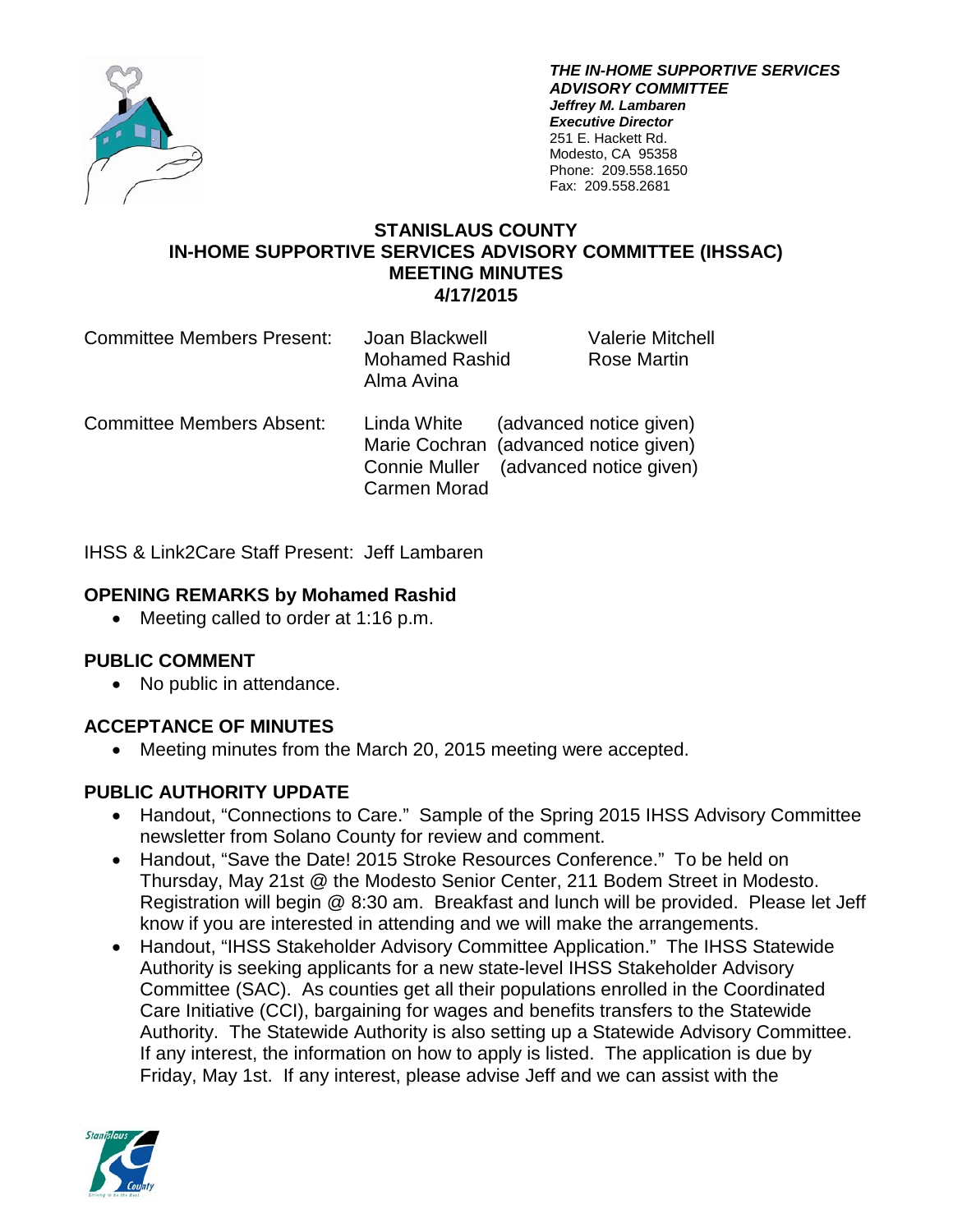application process. The meetings will be held in Sacramento. Members would be reimbursed for travel expenses.

• Staffing update at the agency. The Public Authority has recently hired 2 new staff for the Social Service Assistant (SSA) position. The SSA's assist the providers and support the social workers with any provider issues. So we are now fully staffed in this department and we look forward to improved response times in this area. However, we have had 2 social worker staff leave our division; one left the agency and one transferred to a different department. Additionally, 3 transferred internally within our department for promotional opportunities. Effectively, we are currently down 5 social workers which we will be recruiting for.

# **BUDGET UPDATE**

• No budget update for this meeting. The budget cycle is in process. The next time we expect to have something to report to the Committee is in May with the Governor's May Revise. At that time, we will see if there are any changes in the budget from his January proposal to the May Revise and will report on that.

# **LEGISLATIVE UPDATE**

- Senate Bill (SB) 3 by Senator Leno. This proposes to increase the minimum wage to \$15 per hour and annually adjusted upward based on the Consumer Price Index (CPI).
- SB 199 by Hall. This would add reading to the list of authorized tasks for blind consumers so they could get reading services for someone to read their mail and other notices for them. The bill currently limits this service to 2 hours per month; this could be adjusted as the bill moves through the legislative cycle.
- Assembly Bill (AB) 1261 by Burke. Would preserve the community-based adult services program. This is in regards to the adult day care situation. We have a new adult day care center which recently opened on Tully Road. They currently serve 16 and are looking to expand that number. They just got approval from the State. The cost is \$50 for a half day which includes snacks; \$70 for a full day which includes snacks and lunch.
- Handout, "Assembly Concurrent Resolution 49 by Weber. California Senior Bill of Rights. This measure would resolve that the Legislature and the people of California should uphold and protect the dignity and independence of older Californians by continuing the State's commitment to provide these individuals with certain supportive programs and services. The resolution is that the Legislature and the people of California should unwaveringly uphold and protect the dignity and independence of older Californians by continuing the State's commitment to seek and support efforts that guarantee these individuals all of the following: (a) financial security; (b) quality and affordable health care and long-term care; (c) protection from abuse, fraud, and exploitation; (d) a strong economy, now and for future generations; and (e) independence, through safe and livable communities with adequate housing and transportation options.
- AB 662 by Bonilla. Would expand public restroom accommodations to meet health and safety needs of the disabled community. This is set for a hearing in the Assembly and Professional Committee. Proposal for expanded facilities so attendant can assist with any personal needs and added space to accommodate wheel chairs, etc.
- Handout, "AB 449" by Irwin. Regarding the ABLE Program which is the Stephen Beck Jr., Achieving a Better Life Experience Act of 2014 (ABLE) Act. Encourages and assists individuals and families to save private funds for the purpose of supporting persons with blindness or disabilities to maintain their health, independence, and quality of life for the